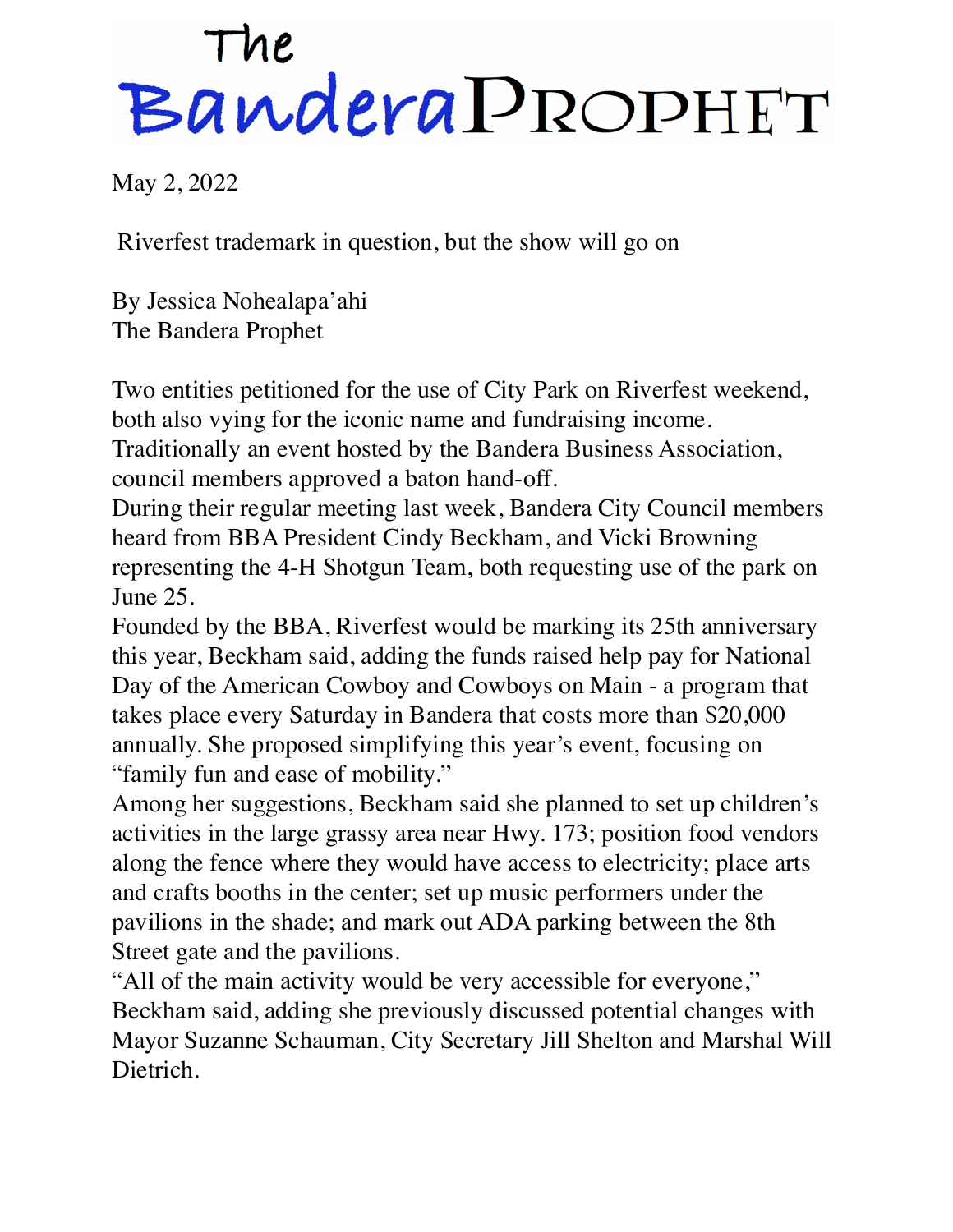Those include the elimination of the river regatta, parking and bands on the riverside, barbecue trailers, outside coolers and overnight camping. In lieu of the car show, Beckham said there was interest with the Jeep Club.

 Riverfest hours would likely be 10 a.m. to 6 p.m., with \$10 standard admission, plus discounts for kids and seniors. Expecting about 1,200 people to attend, Beckham said the city receives 12 percent of the proceeds, and the BBA would share the responsibilities and cost of cleaning, gate crew and security. Beckham said the Bandera County Chamber of Commerce had also offered to assist.

Browning said she has a another vision.

She said she would restore the barbecue cookoff, car show and river regatta, and people had begun working on recruiting vendors. Browning added members of the Lions Club had also offered to help.

"We have a lot of volunteers already wanting to sign up," Browning said, who proposed splitting the vendor and gate fees 50/50 with the city. "We want a partnership," Browning said, adding the extra funds raised would go toward upgrading equipment for the Bandera Shotgun Club. "These kids have been going since 2002. Ninety percent of our kids go to college and they shoot for the college teams," Browning said. "We buy the ammo. We help them with guns. We help them with the tournaments."

Browning said if there was a problem using the Riverfest name, she would change it.

Expressing concerns with overnight camping in the park during its peak season, Council Member Toni Kunz said her personal issue is mainly the cookoff.

"It takes up multiple days of income," Kunz said. "The cookers bring their own stuff to cook with, they bring their own beer. We've had issues with glass...I do like the idea of allowing a benefit for the shotgun team, I don't know why we have to compete with Riverfest."

Council Member Rebeca Gibson said in the past few years, there has been turbulence with Riverfest planning. The 2020 event was cancelled,